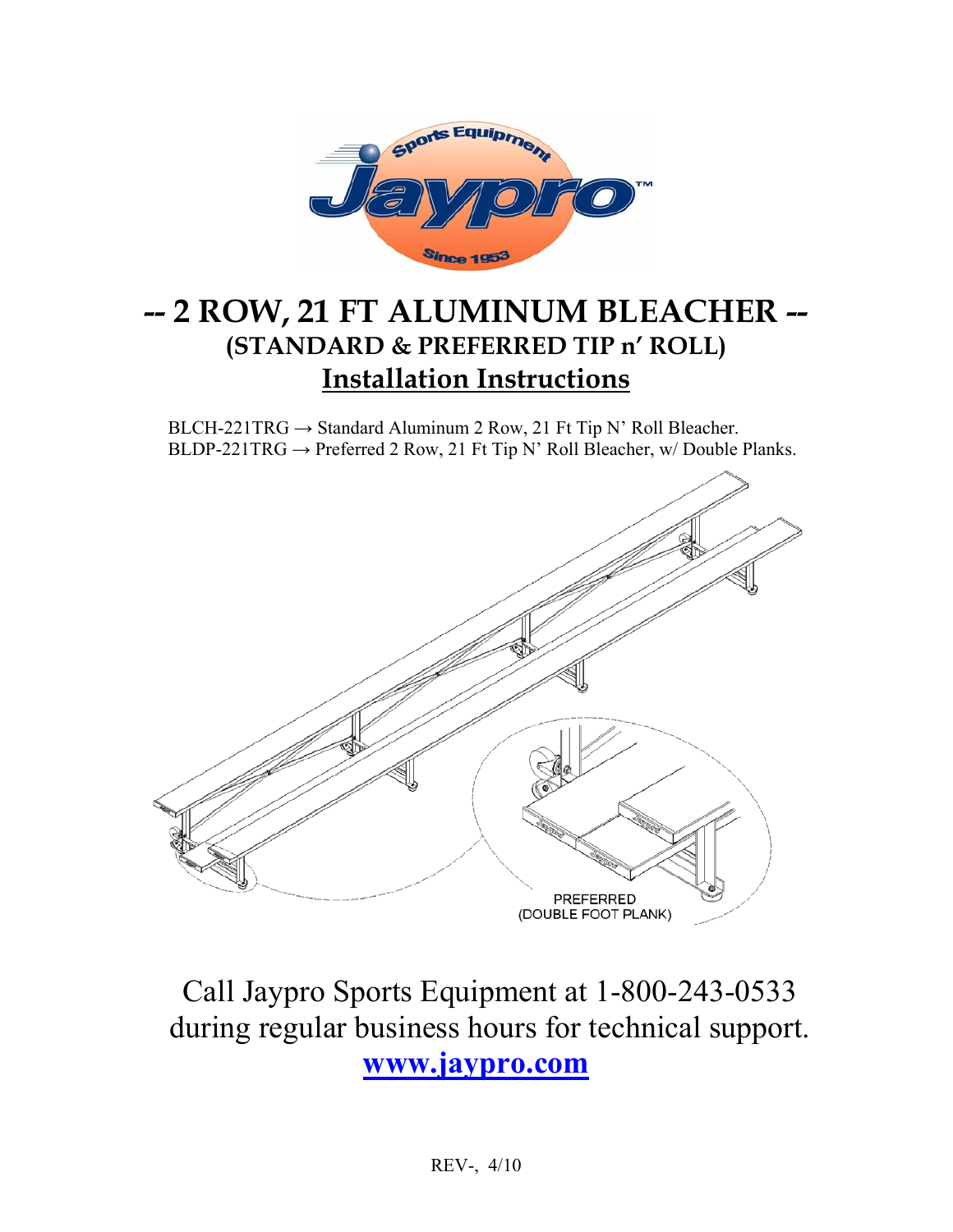| <b>JAYPRO SPORTS</b>                                  |  |  |  |  |  |
|-------------------------------------------------------|--|--|--|--|--|
| 2 ROW. 21 FT ALUMINUM TIP n' ROLL BLEACHER PARTS LIST |  |  |  |  |  |

| <b>ITEM</b>    | PART#         | <b>DESCRIPTION</b>                                |                     | <b>BLCH-221TRG</b> | <b>BLDP-221TRG</b> |
|----------------|---------------|---------------------------------------------------|---------------------|--------------------|--------------------|
|                | BLAL-2RL      | ALUMINUM 2-ROW BLEACHER LEG                       |                     | 4                  | 4                  |
| $\overline{c}$ | BLAL-3RX-1    | 1/4" x 1-1/4" FLAT X-BARS (BLAL-321RX)            |                     | 6                  | 6                  |
| 3              | AR5052        | 9-1/2" x 1-1/2" x 21' STADIUM PLANK               |                     | 3                  | 4                  |
| 4              | CS0011        | $1/2$ "-13 x 1-1/2" THREAD x 4" DIA. CASTER WHEEL | 4                   | 4                  |                    |
| 5              | <b>RR5005</b> | <b>RUBBER BUMPER</b>                              | 12                  | 12                 |                    |
| 6              | <b>HN5038</b> | 1/2"-13 FLANGE NUT                                | 15                  | 15                 |                    |
| 7              | HW2050        | 3/8" FLAT WASHER, ZP                              | 12                  | 12                 |                    |
| 8              | <b>HS287</b>  | 3/8"-16 x 1-1/4" HEX HEAD CAP SCREW, ZP           |                     | 12                 | 12                 |
| 9              | HN5042        | 3/8"-16 FLANGE HEX NUT, ZP                        |                     | 12                 | 12                 |
| 10             | HB5054        | 5/16"-18 x 1-1/4" CARRIAGE BOLT, ZP               |                     | 24                 | 32                 |
| 11             | HN5046        | 5/16"-18 FLANGE NUT, ZP                           |                     | 24                 | 32                 |
| 12             | AR5044        | 5/16" BOLT CLIP                                   |                     | 24                 | 32                 |
| 13             | HS5035        | #8 x 1/2" PAN HEAD PHILIP SCREW SELF DRILL, ZP    |                     | 12                 | 16                 |
| 14             | AR5045A       | 9-1/2" ALUMINUM SEAT PLANK END CAP                |                     | 6                  | 8                  |
| 15             | HW2044        | 1/2" FLAT WASHER                                  |                     | 7                  |                    |
| 16             | <b>HS2884</b> | $1/2$ "-13 x 1-1/2" HX HD CAP SC, ZP              |                     | 7                  |                    |
|                |               |                                                   | Kit # $\rightarrow$ | BLTR-221RK         | BLDP-221RK         |
|                |               |                                                   | Box # $\rightarrow$ |                    |                    |

IMPORTANT NOTICE:

- 1) BEFORE EACH USE CHECK EQUIPMENT FOR PROPER CONNECTING HARDWARE AND STRUCTURAL INTEGRITY. REPLACE DAMAGED OR MISSING HARDWARE IMMEDIATELY.
- 2) USE OF THIS EQUIPMENT OTHER THAN INTENDED, MAY BE HAZARDOUS.
- 3) ALTERATION OR MODIFICATION OF THIS EQUIPMENT MAY BE HAZARDOUS AND RESULT IN INJURY. FOR REPAIR OR REPLACEMENT, CONTACT YOUR DEALER OR JAYPRO SPORTS.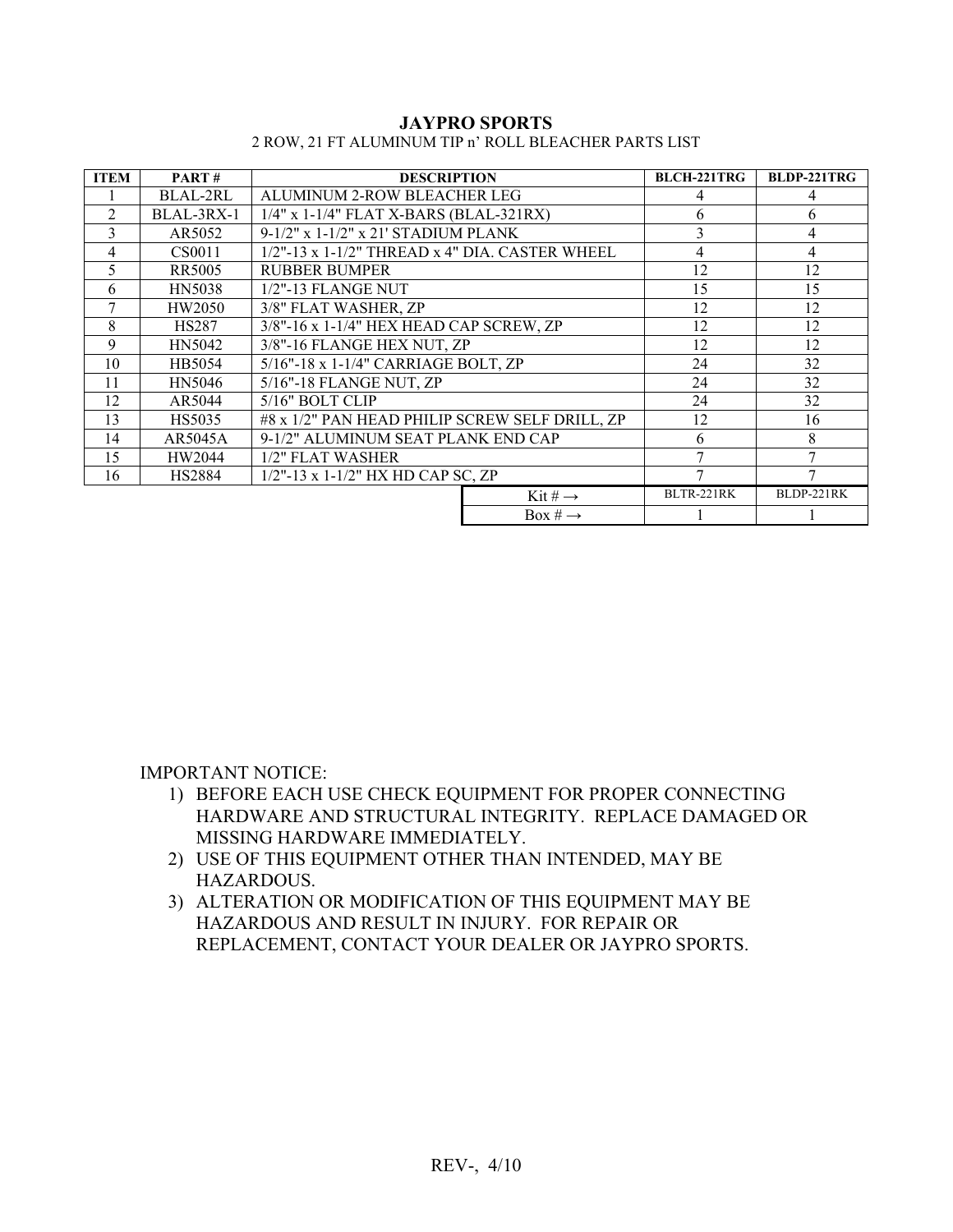## ASSEMBLY INSTRUCTIONS

#### TOOLS REQUIRED:

- (1) 9/16" Socket Wrench and Box Wrench
- (1) 3/4" Socket Wrench and Box Wrench
- (1) Rubber Mallet
- (1) Phillips head screwdriver
	- Unpack all parts and check against parts list to ensure that all have been included.
	- Inspect all parts for damage. Report any damages to the trucking company.

#### **Install Feet and Wheel Casters:**

- 1. Attach three rubber feet (bumpers) on the bottom of each leg as shown in figure 1.
- 2. Install two wheel casters & support braces on the backside of two leg frame as shown in figure 2 - fully thread caster stem on, but tighten only finger tight.

Note: The flange of each flange nut should be against the frame member.

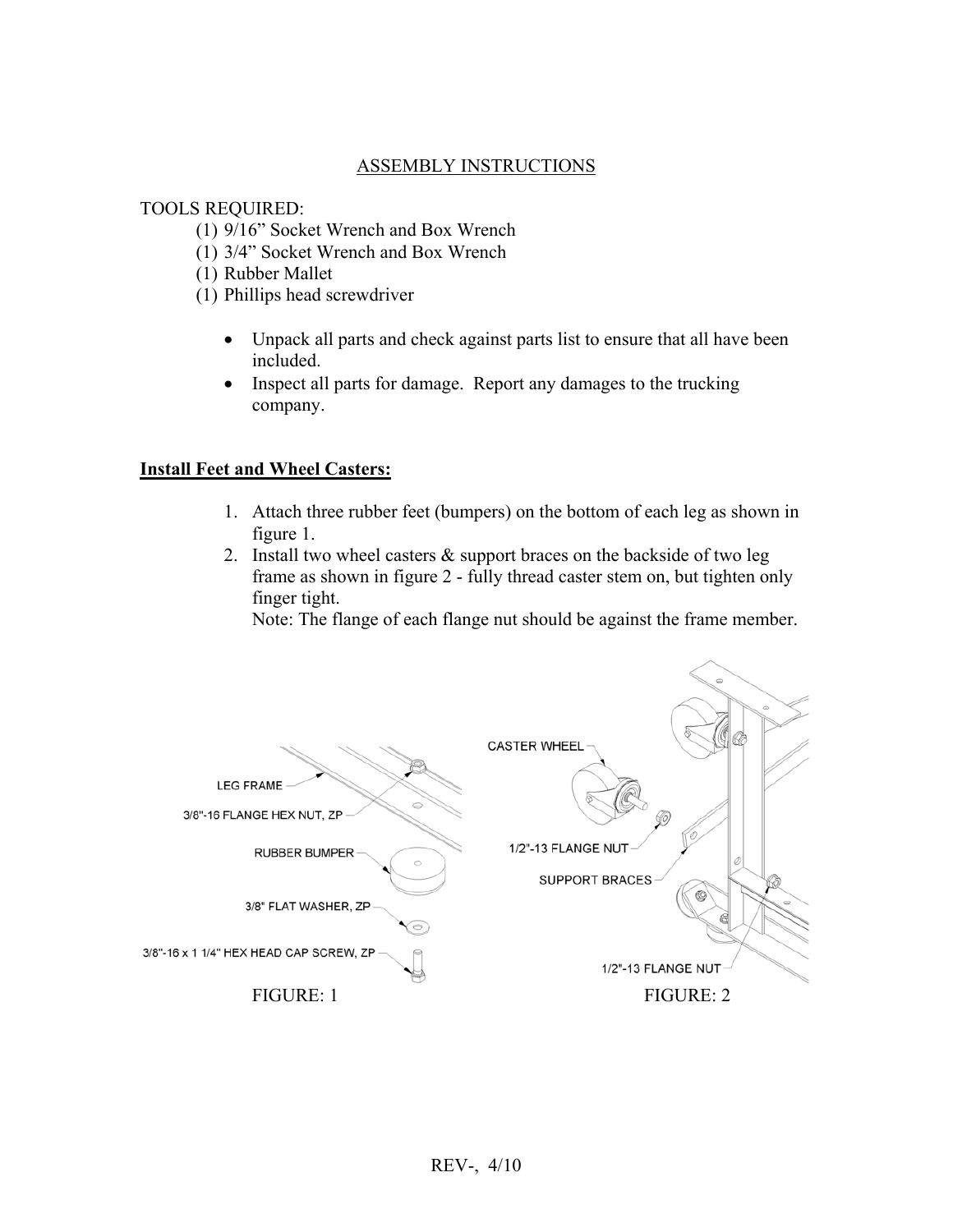## **Assemble Frame:**

3. Assemble undercarriage frame as shown in figure 3. Vertically plumb and square each leg before tightening cross-bracing hardware.





### **Install Seat and Foot Planks:**

4. Install end caps on both ends of each plank as shown in figure 4 – lightly tap on with a rubber mallet if necessary. Secure end caps in place using the #8 pan head self-drilling screws.



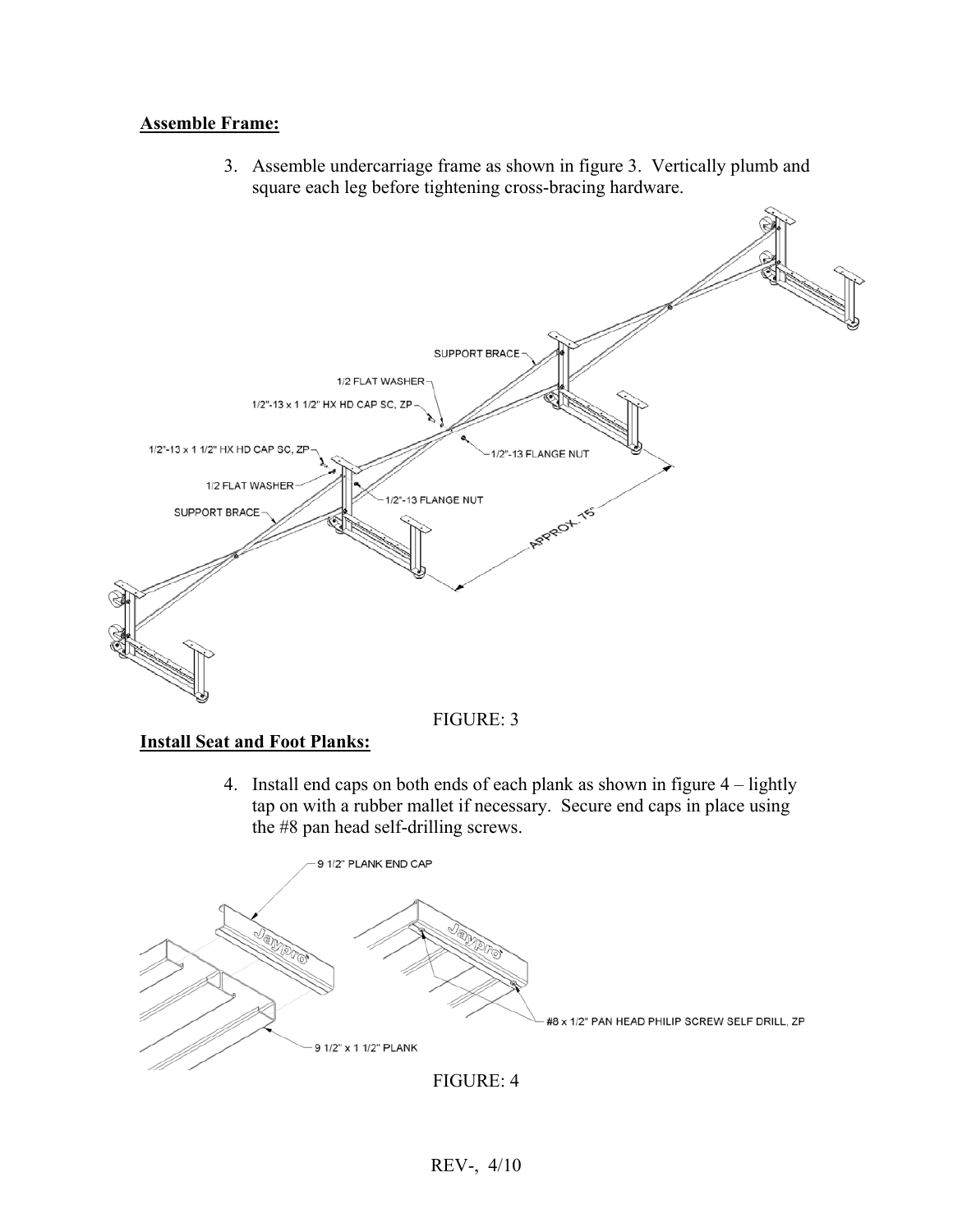5. Making sure the undercarriage frame is square and plumb, install the seat and foot planks. The seat and foot planks are best installed starting from the front seat and working towards the back. Use the hardware and bolt clip as shown in figure 5. Position planks so they are centered on the frame, with equal amount of overhang on each end. Note that standard bleacher (BLCH-221TRG) have a single foot plank, which is centered on the support frame, see figure 6. Preferred bleacher (BLDP-221TRG) have double foot planks and are installed as shown in figure 7.